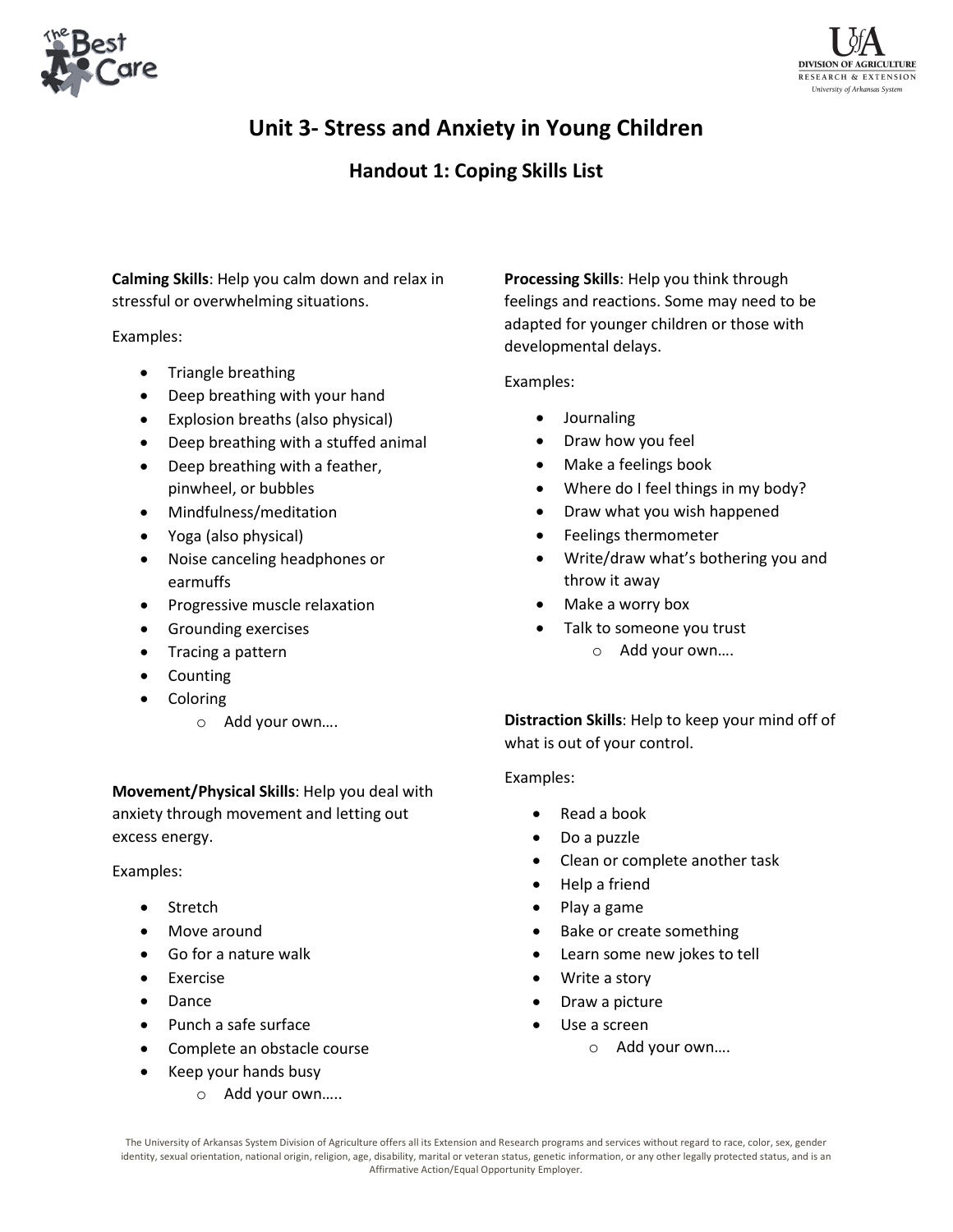



## **Unit 3: Stress and Anxiety in Children**

Handout 2- Deep Breathing Triangle

Camels love to stroll around the pyramids in Egypt. Maybe because they have two humps, and a pyramid only has one! Start at the warm, relaxing sun, and follow the sides around the whole triangle shape with your finger to complete one deep breath. As you pass the palm trees,magine they gently sway!



Adapted from Coping Skills for Kids, Deep Breathing Printables. **https://copingskillsforkids.com/**

The University of Arkansas System Division of Agriculture offers all its Extension and Research programs and services without regard to race, color, sex, gender identity, sexual orientation, national origin, religion, age, disability, marital or veteran status, genetic information, or any other legally protected status, and is an Affirmative Action/Equal Opportunity Employer.